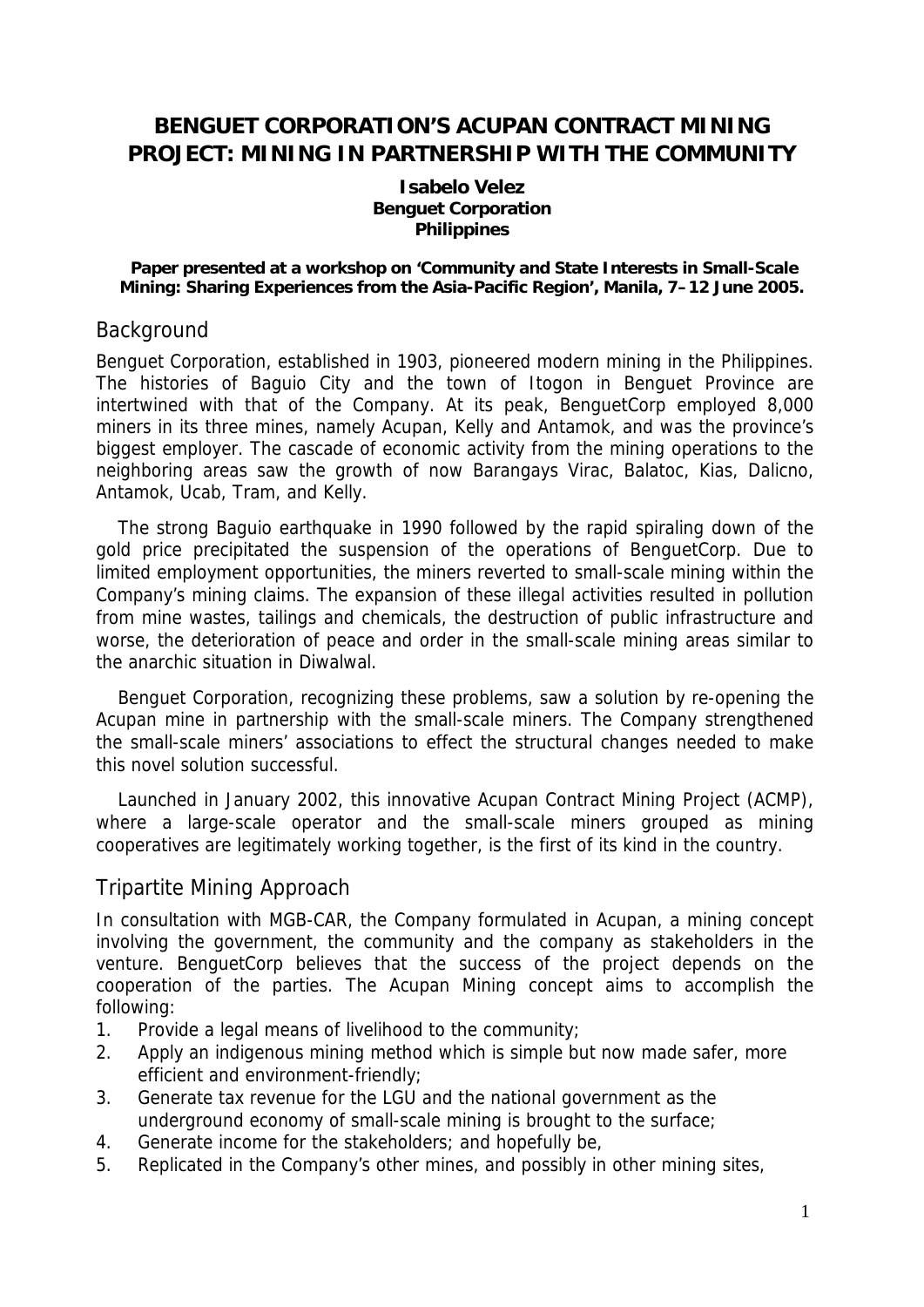across the country.

# Roles of Stakeholders

This pioneering venture in Acupan is successful because each stakeholder performs its role accordingly.

## **Benguet Corporation**

- Identifies areas in the Acupan Mines which are appropriate for small-scale mining;
- **Conducts exploration and delineates ore reserves;**
- Undertakes mine production planning and monitors implementation;
- **Provides centralized crushing, grinding and CIP treatment plant and anti-pollution** devices;
- Sells the gold output to the Bangko Sentral ng Pilipinas; and
- Buying and selling of gold, limiting the role of the middleman/financier.

## **Community**

- Organizes themselves into mining cooperatives or associations which serve as the contractors;
- Abandons the use of mercury and other old small-scale mill plants and use the more efficient, environmentally safe and centralized ore treatment facility of the Company;
- Finances the mining operations;
- Conducts mining according to the plans and safety regulations of the Company and the government.

## **Government**

- 1. DENR-MGB/ EMB
	- **EXECT** Creates the mechanics, rules and regulations to accommodate within the law this new cooperative arrangement between the large and small mining operators;
	- Enforces safety standards in the mining and milling operations;
	- **Ensures that environment protection measures are implemented; and,**
	- **Provides technical assistance in the mining operation;**
	- Assists in the proper information, education and communication of this scheme.
- $2.$  LGU
	- **Provides basic social, health and other services to the community;**
	- **Assists in maintaining peace and order:**
	- **Facilitates local government-required permits;**
	- **Formulates and monitors a simplified tax collection scheme; and**
	- Assists in information dissemination and proper education of the community.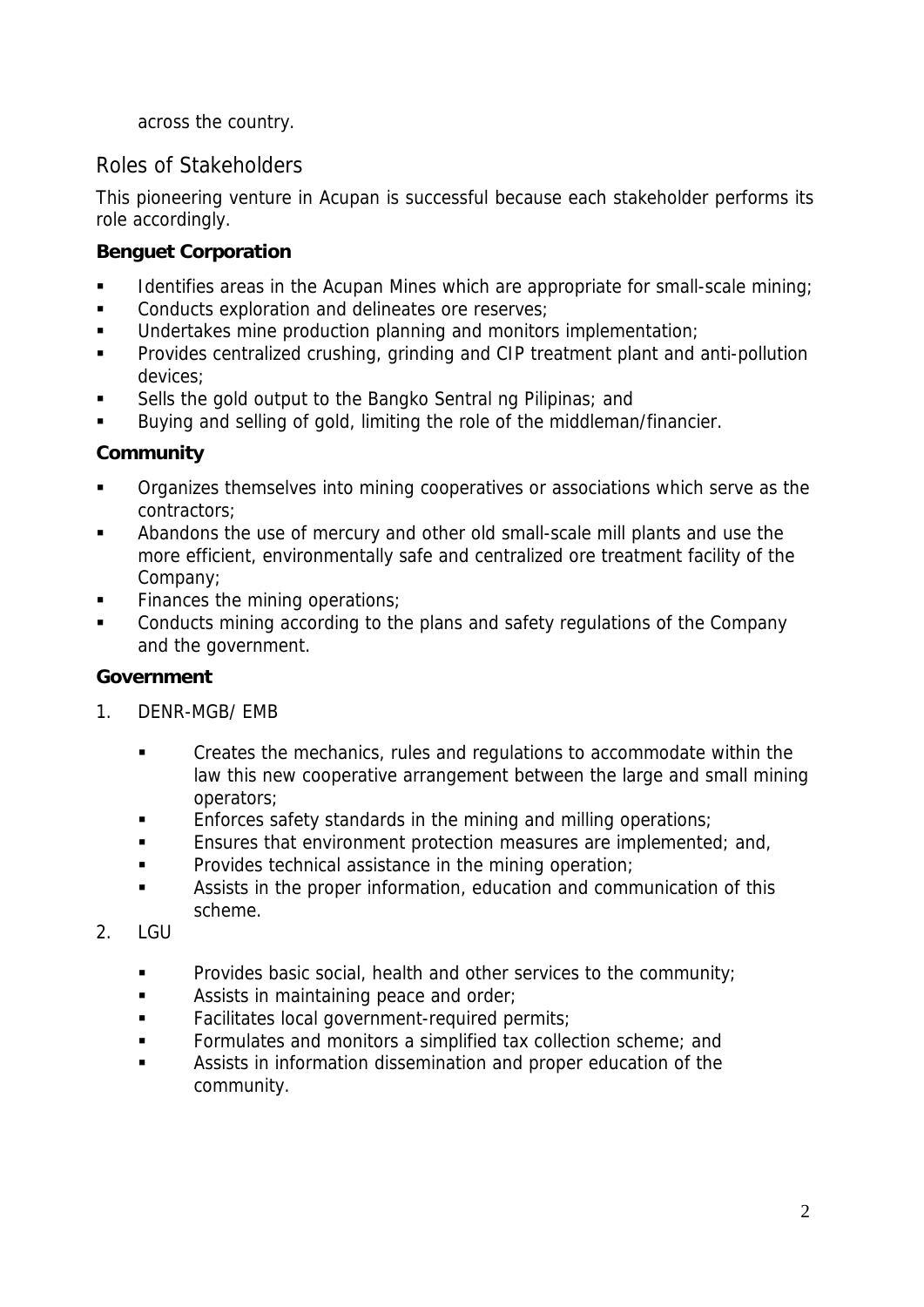## Scheme of Implementation

#### **Mining Contracts**

The Company delineates the ore to be mined and subdivides the underground into mining contract levels and areas. For the Acupan mines, the four main levels were divided into 15 contract areas. Each contract area is bid out to pre-qualified mining associations of the community, whose members are mostly former employees duly recognized by the barangays. The contract provisions include production quotas and grade, mode of sharing, duration of the contract, performance bonds and obligations of each party. To-date, contractors have been able to meet all the conditions set forth in the mining contracts with very few exceptions.

#### **Mining Scheme**

Following the Company's mining plans, the mining contractors bring out the ore to the crusher area, where after crushing to ½-in. diameter size, the ore is shared between the miner groups and the Company. The contractor's share goes to the Company rod mills for grinding. Free gold is recovered using the gravity method of sluicing. The resulting tailings will then be processed in the Company's CIP plant. The gold produced is sold to the Bangko Sentral while the final tailings are disposed of in a tailings pond. Out of the revenue, the contractor pays the company the milling and processing fees. Similarly, the company processes its ore in the same facilities.

#### **Status of the Project**

The project was launched in January 2002 with an initial production of 20 metric tons per day, which was gradually built up to 50 metric tons per day. At present, 13 contract areas had been awarded. This project provides employment to about 1,000 local residents, 800 of which are small-scale miners from Acupan and the surrounding barangays.

The company's engineers designed and constructed the 50mtpd CIP plant. The plant capacity will be expanded by stages to 100mtpd in the near future.

## Impact and Benefit to Stakeholders

## **Company**

- Conducts mining according to the plans and safety regulations of the Company an-The project requires low capital and operating costs;
- The income generated supports camp maintenance;
- There are less security costs for the protection of the mining claims;
- Relations with the community improves;
- Maximization of the Company's resources.

## **Community**

- Maxi-Small-scale mining as a livelihood is legitimized;
- **Promotes harmonious co-existence with the Company;**
- **The environment is protected, healthy and safe;**
- Downstream economic activities are generated such as businesses in transportation, housing, eateries, recreation, and the like;